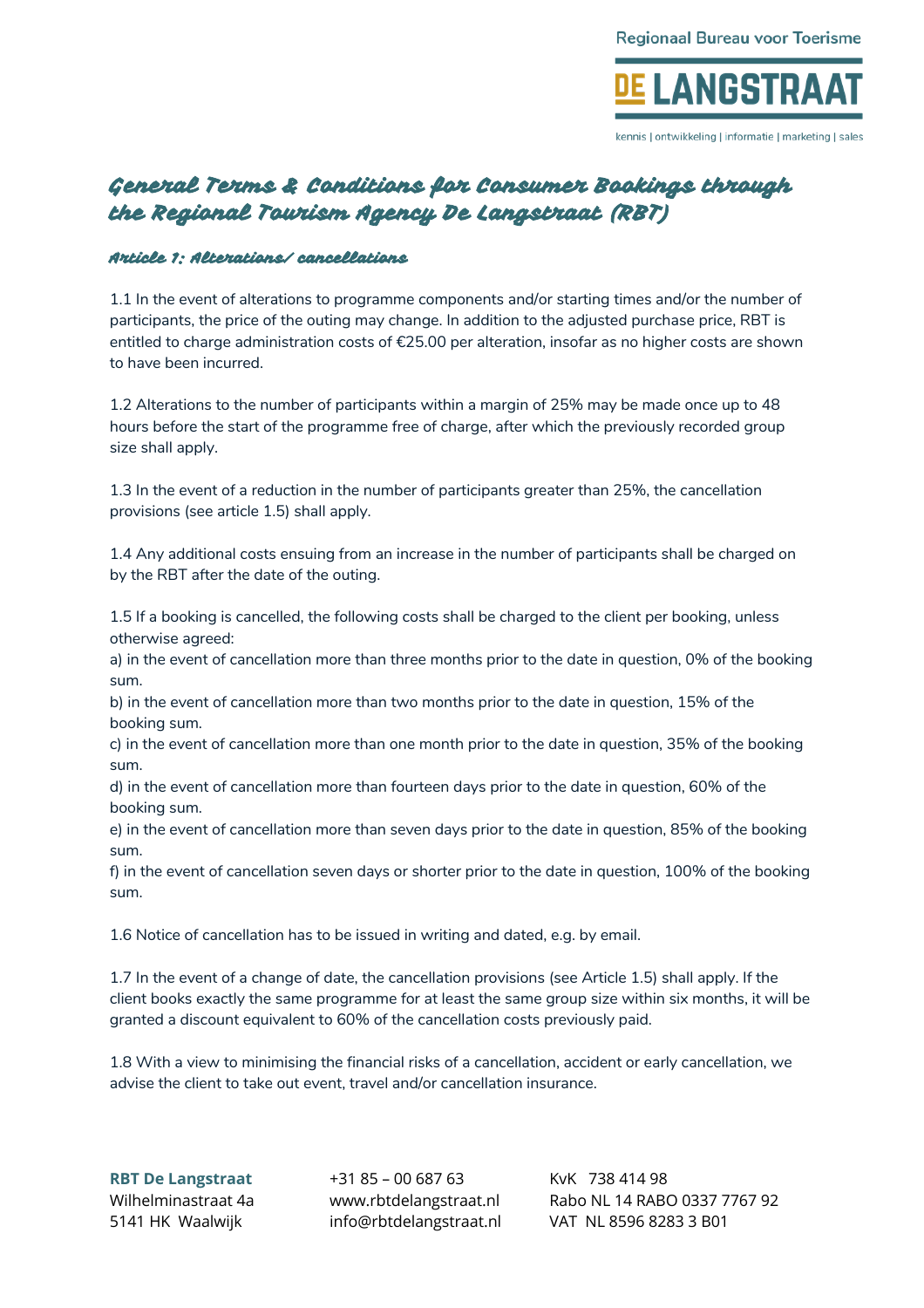

kennis I ontwikkeling I informatie I marketing I sales

## Article 2: Cancellation of the programme/alterations on the part of RBT

2.1 If, due to circumstances relating solely to its own business operations, RBT decides to either cancel or make alterations to the programme, RBT shall issue notice to the client.

2.2 In the event of cancellation on its part, RBT shall immediately reimburse the booking sum already paid (in whole or in part), though only if it is unable to offer the group comparable programme as a replacement.

#### Article 3: General reservation

3.1 As the organiser, RBT reserves the right to make changes to the package, provided there are well-founded reasons to do so.

3.2 As the organiser, RBT accepts no responsibility for photographs, leaflets and other information material insofar as published by third parties.

3.3 As the organiser, RBT accepts no responsibility for the quality and quantity of the catering contracted by it.

3.4 As the organiser, RBT accepts no liability for products and services provided. The client therefore avails itself of said products and services at its own risk.

## Article 4: Terms & Conditions of Payment in the case of tailor-made programmes (not for online booking)

4.1 In making payment, the client agrees to the programme and the general terms and conditions applicable.

4.2 Payment has to be credited to RBT's account at least one week before the programme takes place.

4.3 In the event of late payment, RBT has no choice but to charge an additional fee of €12.00.

4.4 Any alteration to the number of persons shall be subsequently settled subject to the provisions of the cancellation conditions.

4.5 In the case of tailor-made programmes, the payment conditions defined in the offer shall prevail.

**RBT De Langstraat** +31 85 – 00 687 63 KvK 738 414 98 5141 HK Waalwijk info@rbtdelangstraat.nl VAT NL 8596 8283 3 B01

Wilhelminastraat 4a www.rbtdelangstraat.nl Rabo NL 14 RABO 0337 7767 92